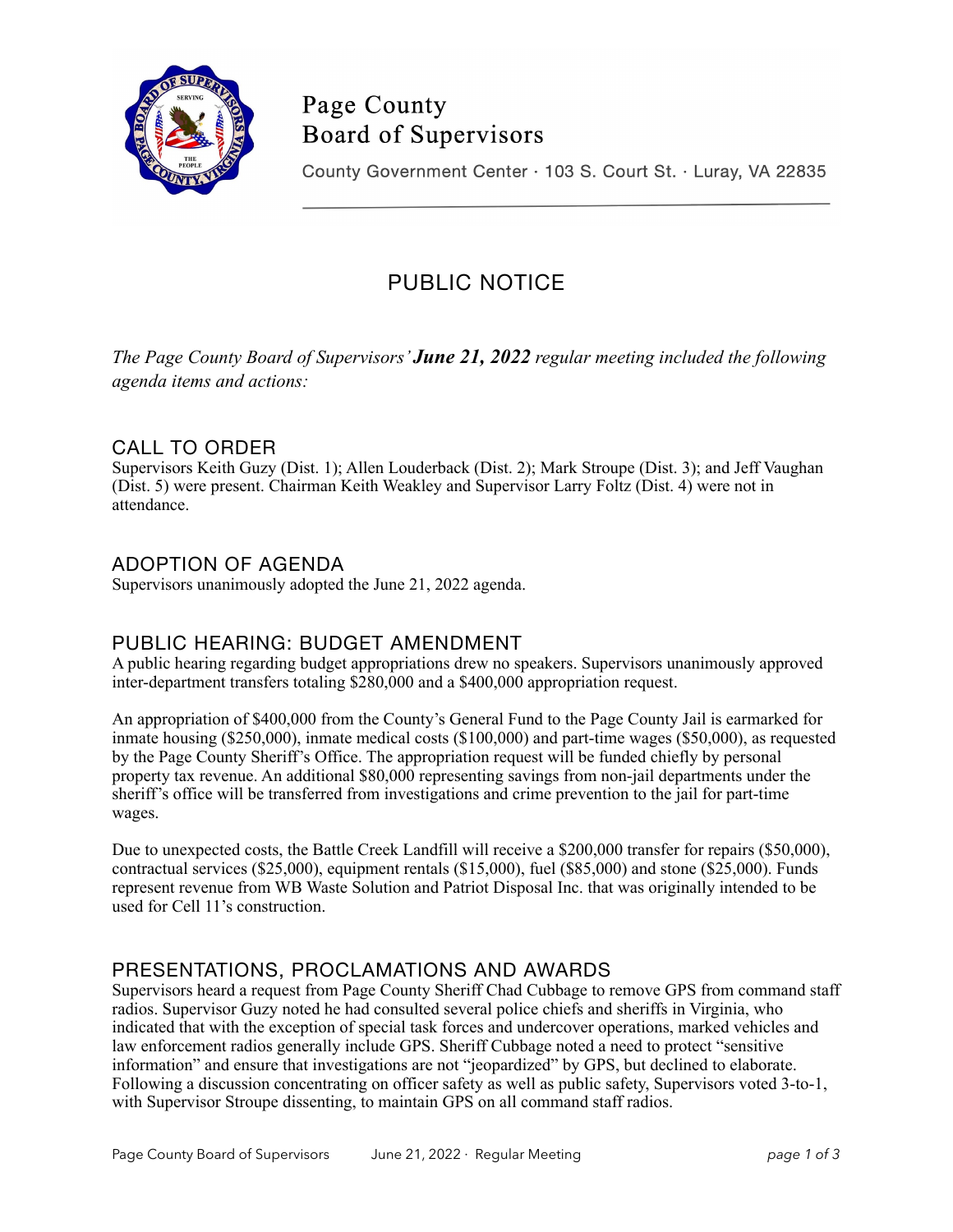### PUBLIC COMMENTS ON AGENDA ITEMS

The public comments time drew four speakers, all who highlighted a need to adopt a solar ordinance.

## ACTION MATTERS

Supervisors considered appointments to the Page County Social Services Board. The terms of Irma Housden (Dist. 1) and Jennifer Foltz (Dist. 5) are set to expire on June 30, 2022. Neither are eligible for reappointment after serving two consecutive terms. Supervisors took no action, but said they will consider individuals for the District 1 and District 5 seats for terms that begin on July 1, 2022 and run through June 30, 2026. The Page County Social Services Board meets at 9:30 a.m. on the third Tuesday of each month at the Department of Social Services in Stanley.

#### CONSENT AGENDA

Supervisors unanimously approved the Consent Agenda as follows: financial reports for the period of May 1 through May 31, 2022; accounts payable checks, payroll checks, payroll direct deposits and payroll tax-related electronic fund transfers totaling \$3,342,094.36 for May 2022; and the meeting minutes of May 2, May 16 and June 6, 2022.

### OLD BUSINESS

Supervisors reviewed a draft solar ordinance prepared by the Page County Planning Commission in cooperation with Page County Zoning Administrator Tracy Clatterbuck and Page County Attorney Michael Helm. The latest draft reflects changes aimed at improving formatting and document flow, according to the commission, and is set to be posted on the county's website ahead of a July 28 joint public hearing.

#### NEW BUSINESS

Supervisors reviewed a Special Use Permit (SUP) request by Shenandoah Escapes LLC to operate a 20 site campground at 870 Sedwick Rd. in Luray on a parcel containing 49.6550 acres that is currently zoned as Agriculture. According to the Page County Zoning Ordinance, campgrounds are only permitted by SUP in an Agriculture zoning district. Supervisors by consensus agreed to hold a public hearing on the SUP request during the Board's July 18 meeting.

## OPEN PUBLIC COMMENTS

Three individuals addressed Supervisors during the public comments time, all who spoke in favor of the draft solar ordinance as presented Tuesday night and commended the Page County Planning Commission and Page County Zoning Staff for their work on the draft document.

#### ADMINISTRATOR'S REPORT

Page County Administrator Amity Moler noted an upcoming joint public hearing on the proposed solar ordinance by the Page County Board of Supervisors and the Page County Planning Commission scheduled for 7 p.m. Tuesday, June 28. The Administrator reported that the County is set to welcome a new DSS Director next month. Moler noted the upcoming July 4 holiday and vacation schedules. By consensus, Supervisors agreed to send out a notice canceling the Board's July 5 meeting.